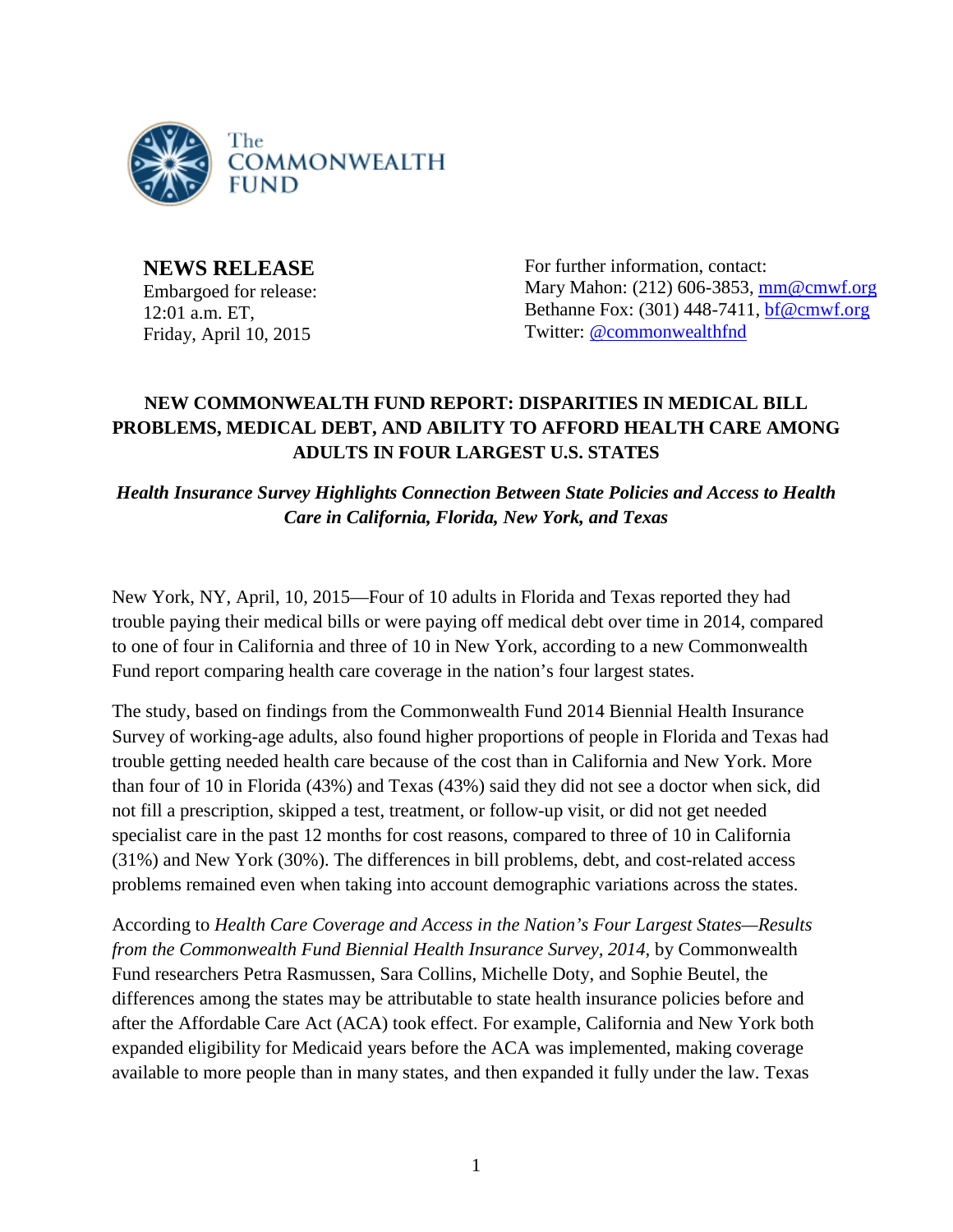and Florida, meanwhile, have not. As a result, uninsured rates for residents with low incomes are lower in California and New York than in Florida and Texas.

"Policy decisions states have made are likely having an effect on the number of their residents who have health insurance," said Sara Collins, Vice President for Health Care Coverage and Access at The Commonwealth Fund. "Fully expanding Medicaid would help reduce the high uninsured rates in Florida and Texas and help improve people's ability to afford the care they need."

The report found significant differences among the four states in rates of health insurance coverage, delays in care because of cost, and problems paying medical bills:

- Texas had the highest uninsured rate among working-age adults (30%), followed by Florida (21%), California (17%), and New York (12%). These differences were not explained by variations in the demographic composition of these states' populations.
- Adults with low incomes (\$11,490 for an individual or \$23,550 for a family of four) had higher uninsured rates in Florida (33%) and Texas (51%) than in California (23%) and New York (13%).
- Of the four states, New York has the lowest uninsured rate for young adults ages 19 to 34—14 percent. Rates for this group are 34 percent in Texas, 26 percent in Florida, and 23 percent in California.
- Even for people with insurance, affording health care was more of a problem for Floridians and Texans. Thirty-six percent of insured adults in Texas and 39 percent in Florida reported at least one problem getting needed care in the past 12 months because of the cost, compared to 28 percent in California and 27 percent in New York.
- About three of 10 adults in Florida (29%) and one of four in Texas (26%) reported having a medical problem but not going to a doctor or clinic for cost reasons, compared to 18 percent in New York and California.
- One-fifth of adults in Texas (21%) and 17 percent in Florida reported being contacted by a collection agency for unpaid medical bills in past year, compared to 9 percent in California and 11 percent in New York.

## **Moving Forward**

Despite significant declines in uninsured rates following implementation of the Affordable Care Act, millions of people lack access to affordable health insurance in states that have not yet expanded their Medicaid programs, the authors note.

"The bottom line is that states' health policy decisions are a factor in whether or not millions of people have health insurance coverage," said Commonwealth Fund President David Blumenthal, M.D. "If states don't take the necessary steps to help their residents obtain insurance, we may see